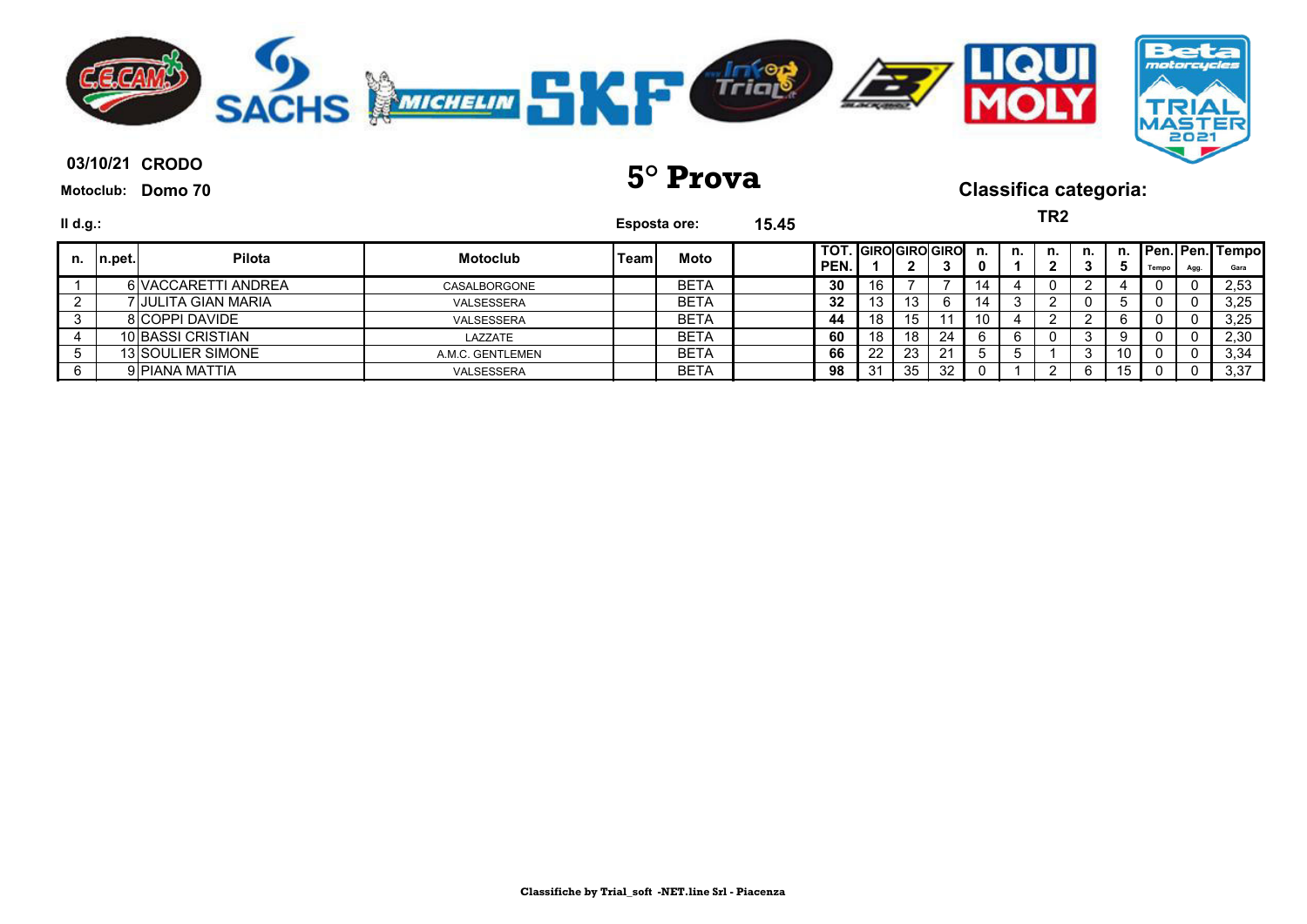

| II d.g.: |         |                          |                         | <b>Esposta ore:</b> |             | 15.45 | TR3<br>n. Pen. Pen. Tempo<br><b>TOT.</b> GIRO GIRO GIRO |    |    |                   |     |    |    |  |         |       |      |      |
|----------|---------|--------------------------|-------------------------|---------------------|-------------|-------|---------------------------------------------------------|----|----|-------------------|-----|----|----|--|---------|-------|------|------|
| n.       | In.pet. | Pilota                   | <b>Motoclub</b>         | Teaml               | Moto        |       | PEN.                                                    |    |    | 3                 | n.  | n. | n. |  | b       | Tempo | Agg. | Gara |
|          |         | 31 PEDRETTI MIRKO        | <b>G.S.FIAMME ORO M</b> |                     | <b>BETA</b> |       | 19                                                      |    |    | 6                 | 15  |    |    |  |         | υ     |      | 2,57 |
|          |         | 25 PEDRINAZZI MARCO      | LAZZATE                 |                     | <b>BETA</b> |       | 27                                                      |    | 10 | 10                | 14. |    |    |  |         |       |      | 2,47 |
|          |         | <b>35 ILEONELLI LUCA</b> | RACING IMOLESE #96      |                     | <b>BETA</b> |       | 35                                                      | 10 | 15 | 10                |     |    |    |  |         |       |      | 2,55 |
|          |         | 33 SOULIER ANDREA        | A.M.C. GENTLEMEN        |                     | <b>BETA</b> |       | 38                                                      | 10 | 16 | $12 \overline{ }$ | 10  |    |    |  |         |       |      | 3,36 |
|          |         | 22 CESCHETTI MASSIMO     | VALSESSERA              |                     | <b>BETA</b> |       | 67                                                      | 19 | 23 | 25                |     |    |    |  |         |       |      | 3,24 |
|          |         | 24 MARENGHI DIEGO        | <b>RIO LANZA DUEMIL</b> |                     | <b>BETA</b> |       | 73                                                      | 29 | 24 | 20                |     |    | 3  |  | $12 \,$ |       |      | 2,05 |
|          |         | 34 RABINO ANDREA SOFIA   | A.M.C. GENTLEMEN        |                     | <b>BETA</b> |       | 81                                                      | 30 | 27 | 24                |     |    | U  |  | 13      |       |      | 3,46 |
| 8        |         | 23 LISSA SIMONE          | VALSESSERA              |                     | <b>BETA</b> |       | 91                                                      | 34 | 29 | 28                |     |    |    |  | 12      |       |      | 1,54 |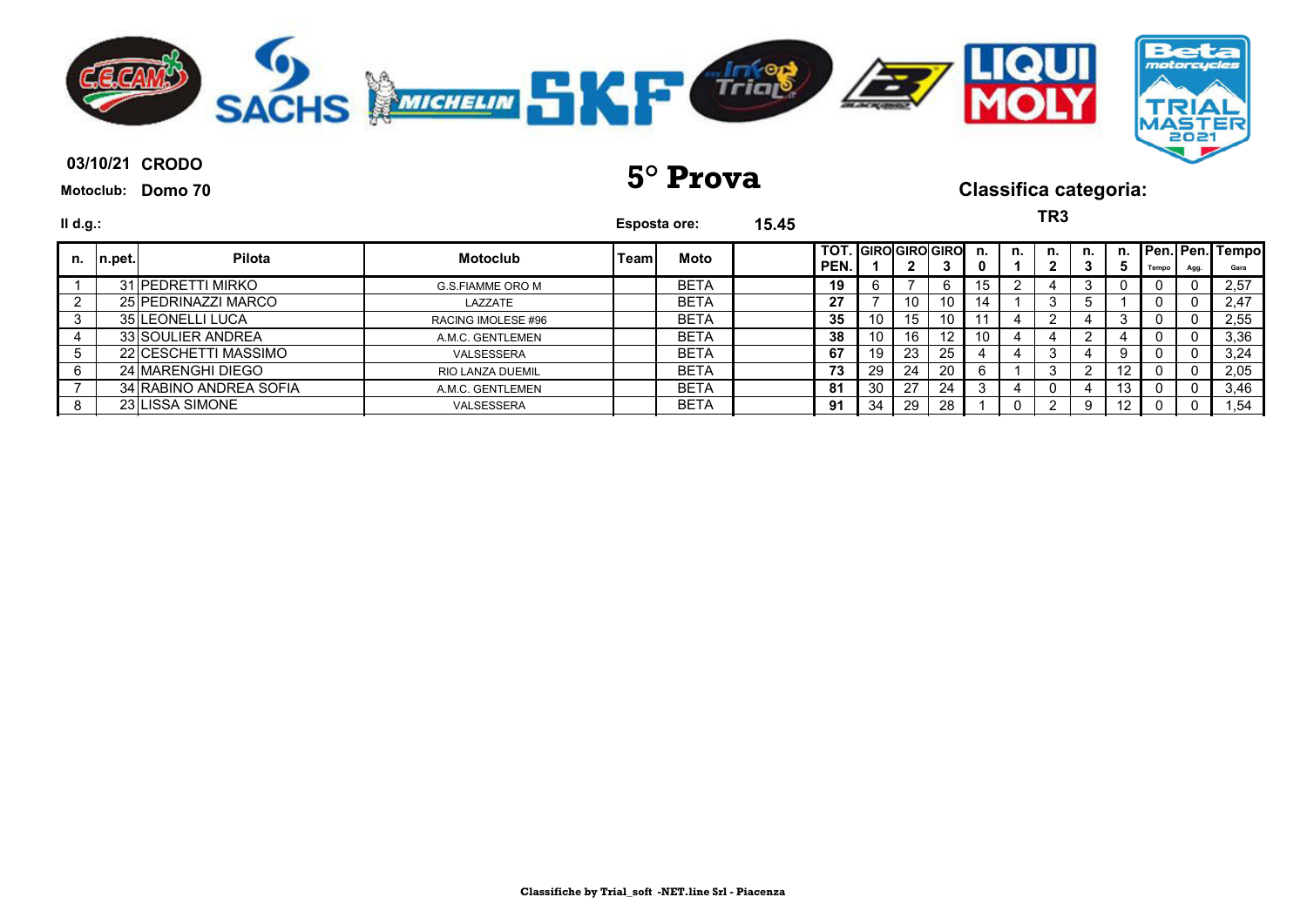

**03/10/21 5° Prova Classifica categoria:**

**TR4**

| II d.g.: |         |                             |                                  |              | Esposta ore: | 15.45 |                                |    |    |    |         |    | '''                         |    |    |       |     |                                |
|----------|---------|-----------------------------|----------------------------------|--------------|--------------|-------|--------------------------------|----|----|----|---------|----|-----------------------------|----|----|-------|-----|--------------------------------|
| n.       | In.pet. | Pilota                      | <b>Motoclub</b>                  | <b>'Team</b> | Moto         |       | I TOT. IGIROIGIROIGIRO<br>PEN. |    |    |    | n.<br>0 | n. | n.<br>$\mathbf{2}^{\prime}$ | n. | n. | Tempo | Agg | <b>Pen. Pen. Tempo</b><br>Gara |
|          |         | 86 MARCOMINI NICOLO'        | <b>RIO LANZA DUEMIL</b>          |              | <b>BETA</b>  |       | 13                             | 6  |    |    |         |    |                             |    |    |       |     | 2,16                           |
|          |         | 76 ACCATTINO ALEX           | <b>SUSA TOUR &amp; ADVENTURE</b> |              | <b>BETA</b>  |       | -27                            |    | 8  | 12 |         |    |                             |    |    |       |     | 2,43                           |
|          |         | 75 SCALVEDI AYLEN           | MONZA OSCAR CLEM                 |              | <b>BETA</b>  |       | 29                             | 16 | -9 |    | 14      |    | 0                           |    |    | - 0   |     | 2,33                           |
|          |         | <b>84 DE LEONARDIS LUCA</b> | VALLI DEL S.O.L.                 |              | <b>BETA</b>  |       | 32                             | 9  |    | 16 | 10      |    | J                           |    |    |       |     | 2,20                           |
|          |         | 175 BELLARDI CHRISTIAN      | <b>RIO LANZA DUEMIL</b>          |              | <b>BETA</b>  |       | -34                            | 6  | 14 | 14 |         |    |                             | 6  |    |       |     | 2,35                           |
|          |         | '1 ICIOCCA LORENZO          | VALSESSERA                       |              | <b>BETA</b>  |       | 44                             | 12 | 18 | 14 |         |    |                             | O  |    |       |     | 2,43                           |
|          |         |                             |                                  |              |              |       |                                |    |    |    |         |    |                             |    |    |       |     |                                |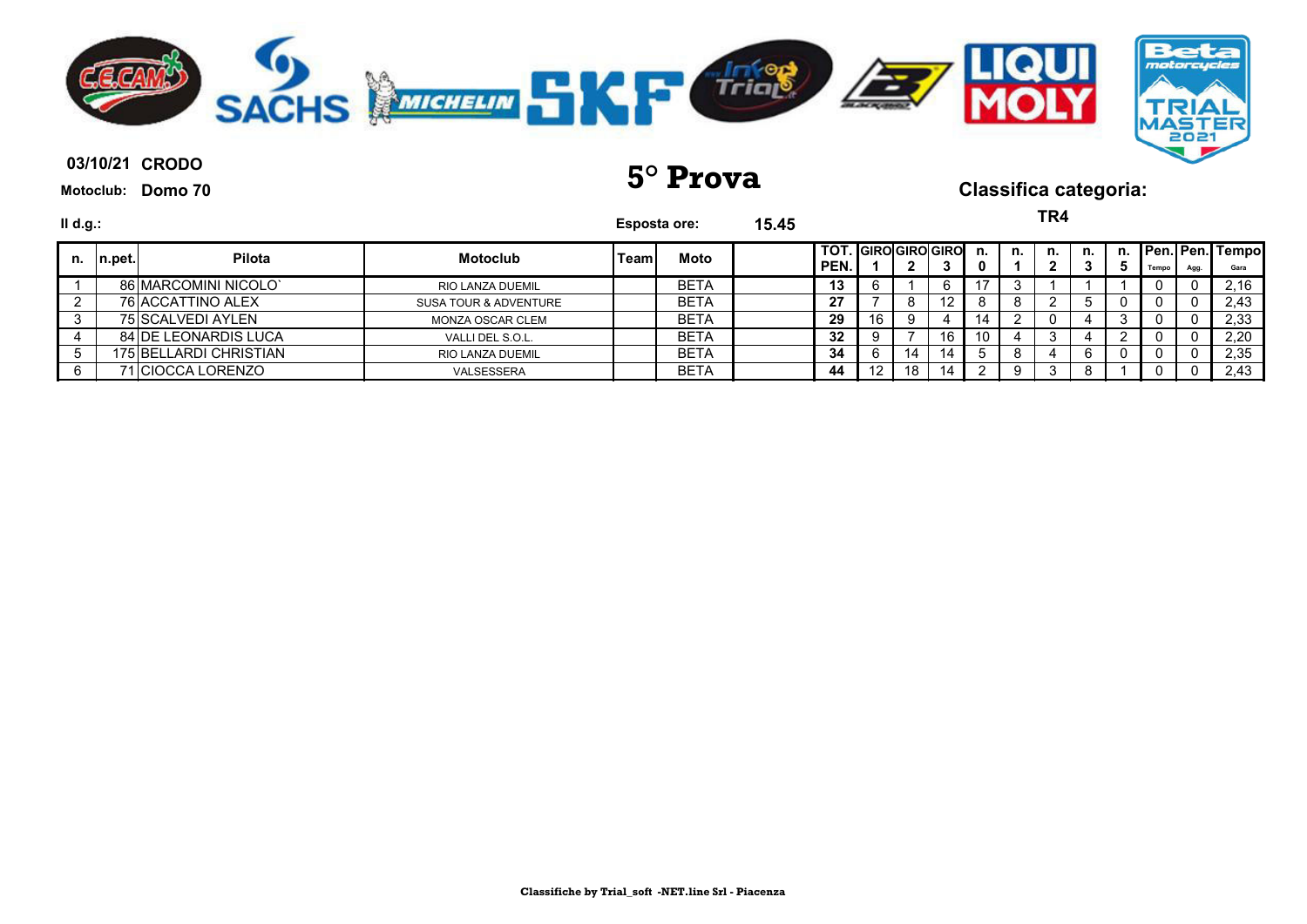

| II d.g.: |            |                        |                    | <b>Esposta ore:</b> |             | 15.45    |                             |    |    |                 |    | TR <sub>5</sub> |    |         |       |      |                         |
|----------|------------|------------------------|--------------------|---------------------|-------------|----------|-----------------------------|----|----|-----------------|----|-----------------|----|---------|-------|------|-------------------------|
|          | n. In.pet. | <b>Pilota</b>          | <b>Motoclub</b>    | Teaml               | Moto        |          | TOT. GIROGIROGIRO<br>l PEN. |    | 3  | n.              | n. | n.              | n. | n.<br>Ð | Tempo | Agg. | Pen. Pen. Tempo<br>Gara |
|          |            | 115 SARTORETTI MASSIMO | DOMO 70            |                     | <b>BETA</b> |          | 0                           |    |    | 22              |    |                 |    |         |       | 0    | 0,50                    |
|          |            | 111 ORBANIELLO ANTONIO | SUSA TOUR & ADVE   |                     | <b>BETA</b> |          | 11                          |    | 3  | 12 <sup>°</sup> |    |                 | 0  |         |       | 0    | 1,50                    |
|          |            | 193 LEONELLI CLAUDIO   | RACING IMOLESE #96 |                     | <b>BETA</b> |          | 15                          |    | 4  | 15              |    |                 | J  |         |       |      | 2,56                    |
|          |            | 108 BOUNOUS RENZO      | A.M.C. GENTLEMEN   |                     | <b>BETA</b> |          | 20                          |    |    | 13              |    |                 | G. |         |       | 0    | 1,52                    |
|          |            | 123 FERRARI MAURIZIO   | LA GUARDIA A.S.D.  |                     | <b>BETA</b> |          | 35                          | 16 | 14 |                 |    | $\cdot$         |    |         |       | 0    | 1,48                    |
|          |            | 116 CROSETTI FULVIO    | LA GUARDIA A.S.D.  |                     | <b>BETA</b> | Rititato | $\bf{0}$                    |    |    |                 |    |                 |    |         |       |      | 0,00                    |
|          |            |                        |                    |                     |             |          |                             |    |    |                 |    |                 |    |         |       |      |                         |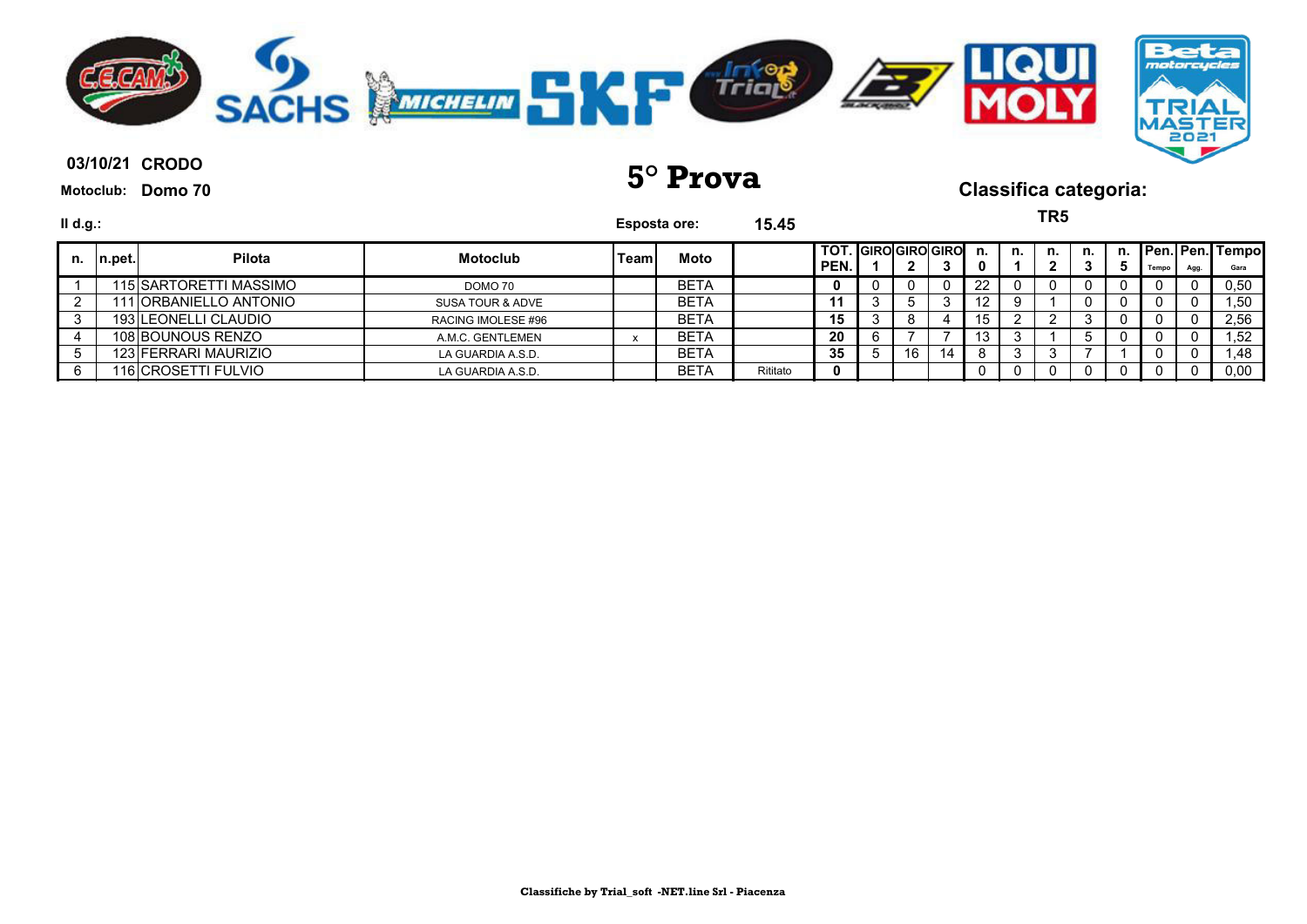

| Ⅱ d.g.: |          |                        |                         |       | <b>Esposta ore:</b> | 15.45 |                                       |  |   |     |    | <b>VINTAGE</b> |    |       |      |                                 |
|---------|----------|------------------------|-------------------------|-------|---------------------|-------|---------------------------------------|--|---|-----|----|----------------|----|-------|------|---------------------------------|
| n.      | In.pet.l | <b>Pilota</b>          | <b>Motoclub</b>         | Teaml | Moto                |       | I TOT. IGIROIGIROIGIRO<br><b>PEN.</b> |  |   | n.  | n. | n.             | n. | Tempo | Agg. | <b>Pen. Pen. Tempol</b><br>Gara |
|         |          | 143 AFRI ENZO          | DOMO 70                 |       | BETA                |       |                                       |  |   | 22  |    |                |    |       |      | 2,07                            |
|         |          | 100 MARRANCI MARCO     | <b>SPARKS REGGELLO</b>  |       | BETA                |       |                                       |  |   | 20  |    |                |    |       |      | 0,48                            |
|         |          | 128 MUNARI DENIO       | <b>TRIAL VALCHIAMPO</b> |       | <b>BETA</b>         |       | 18                                    |  | Q |     |    |                |    |       |      | .15                             |
|         |          | 130 BATTISTINI VALERIO | LA GUARDIA A.S.D.       |       | BETA                |       | 22                                    |  |   | 10. |    |                |    |       |      | 0,58                            |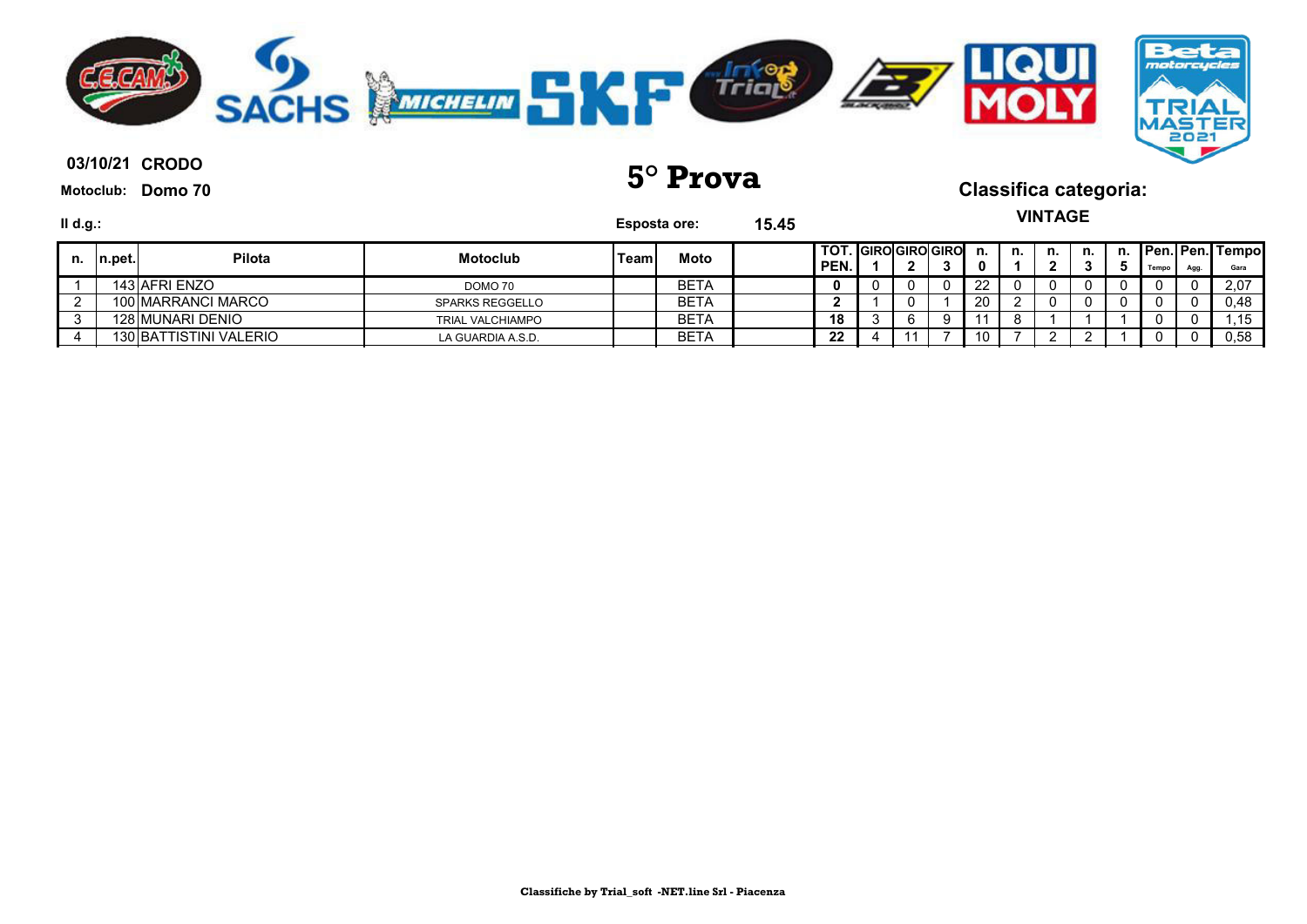

**03/10/21 5° Prova Classifica categoria:**

**FEMMINILE**

| II d.g.: |                                       |                         |                   |             | <b>Esposta ore:</b> | 15.45 |                                  |    |             |         |    | <b>EMMINILE</b>                |                   |    |                                    |     |               |
|----------|---------------------------------------|-------------------------|-------------------|-------------|---------------------|-------|----------------------------------|----|-------------|---------|----|--------------------------------|-------------------|----|------------------------------------|-----|---------------|
| n.       | $\mathsf{In}.\mathsf{pet}.\mathsf{I}$ | Pilota                  | Motoclub          | <b>Team</b> | Moto                |       | <b>TOT.</b> GIROGIROGIRO<br>PEN. | -  |             | n.<br>0 | n. | n.<br>$\overline{\phantom{a}}$ | n.                | n. | <b>IPen.IPen.I</b><br><b>Tempr</b> | Agg | Tempo<br>Gara |
|          |                                       | <b>80 BIANCHI ERICA</b> | LA GUARDIA A.S.D. |             | BETA                |       | 58                               | 15 | $\sim$<br>∸ |         |    |                                | $\sqrt{2}$<br>14. |    |                                    |     | 2,36          |

**Classifiche by Trial\_soft -NET.line Srl - Piacenza**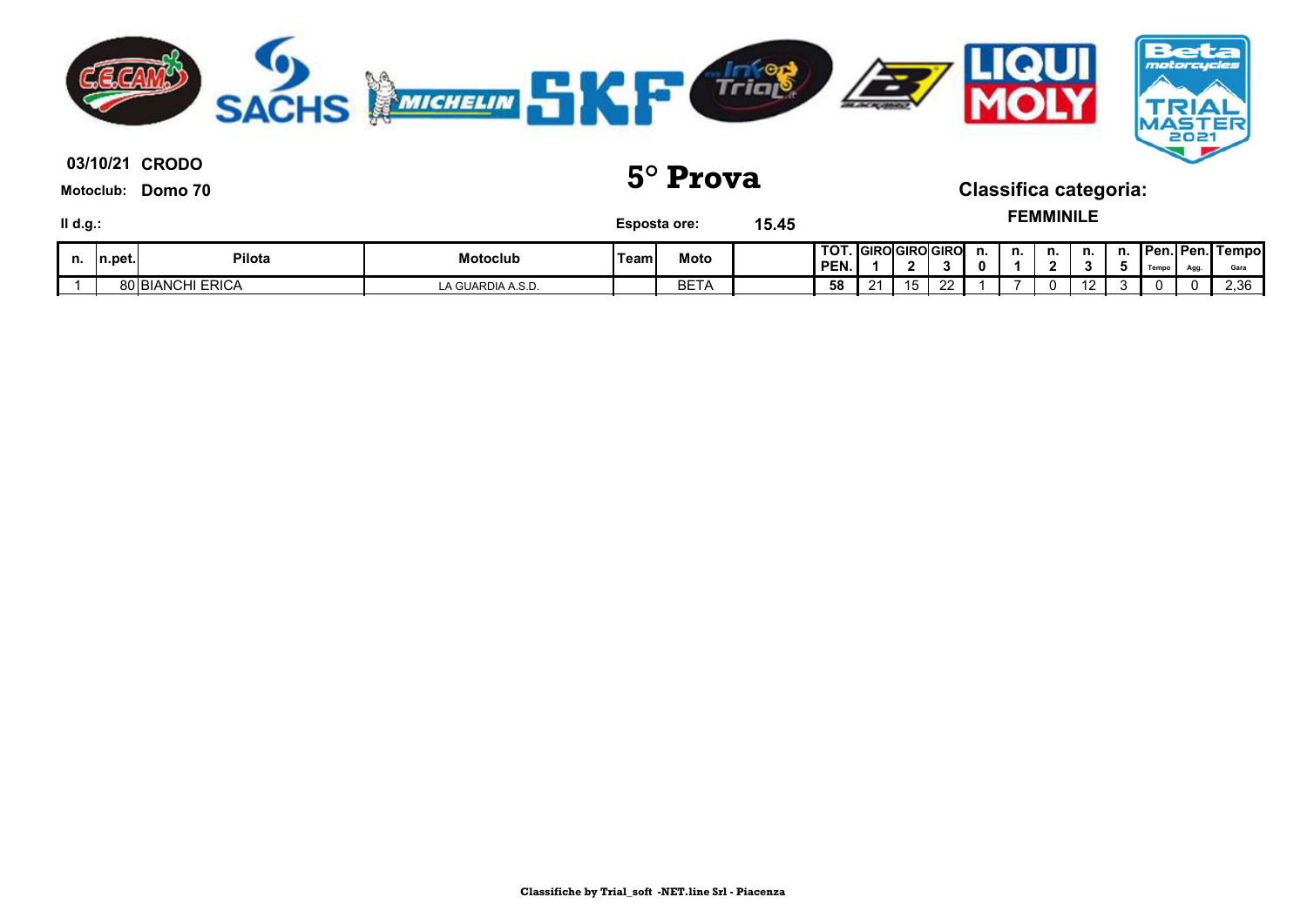

| $II$ d.g.: |         |                             |                         | <b>Esposta ore:</b> |             | 15.45 |                             |    |    |     |         |    | <b>TR3 OPEN</b> |     |       |      |                                 |
|------------|---------|-----------------------------|-------------------------|---------------------|-------------|-------|-----------------------------|----|----|-----|---------|----|-----------------|-----|-------|------|---------------------------------|
| n.         | In.pet. | <b>Pilota</b>               | <b>Motoclub</b>         | Teaml               | Moto        |       | TOT. GIRO GIRO GIRO<br>PEN. |    |    |     | n.<br>o | n. | n.              | n.  | Tempo | Agg. | <b>Pen. Pen. Tempol</b><br>Gara |
|            |         | 47 PIAZZA MORENO            | <b>TRIAL VALCHIAMPO</b> |                     | <b>BETA</b> |       | 15                          |    |    |     | 13      |    |                 |     |       |      | .55                             |
|            |         | 54 DELLI PAOLI MASSIMILIANO | CAIRATESE               |                     | <b>BETA</b> |       | 32                          |    |    | 12. |         |    |                 |     |       |      |                                 |
|            |         | 44 MARENGHI MATTEO          | <b>RIO LANZA DUEMIL</b> |                     | <b>BETA</b> |       | 44                          |    |    | 15  |         |    |                 |     |       |      | 2,34                            |
|            |         | 43 MAGGIO LORENZO           | LA GUARDIA A.S.D.       |                     | BETA        |       | 55                          | 19 | 20 | 16  |         |    |                 | -10 |       |      | 2,39                            |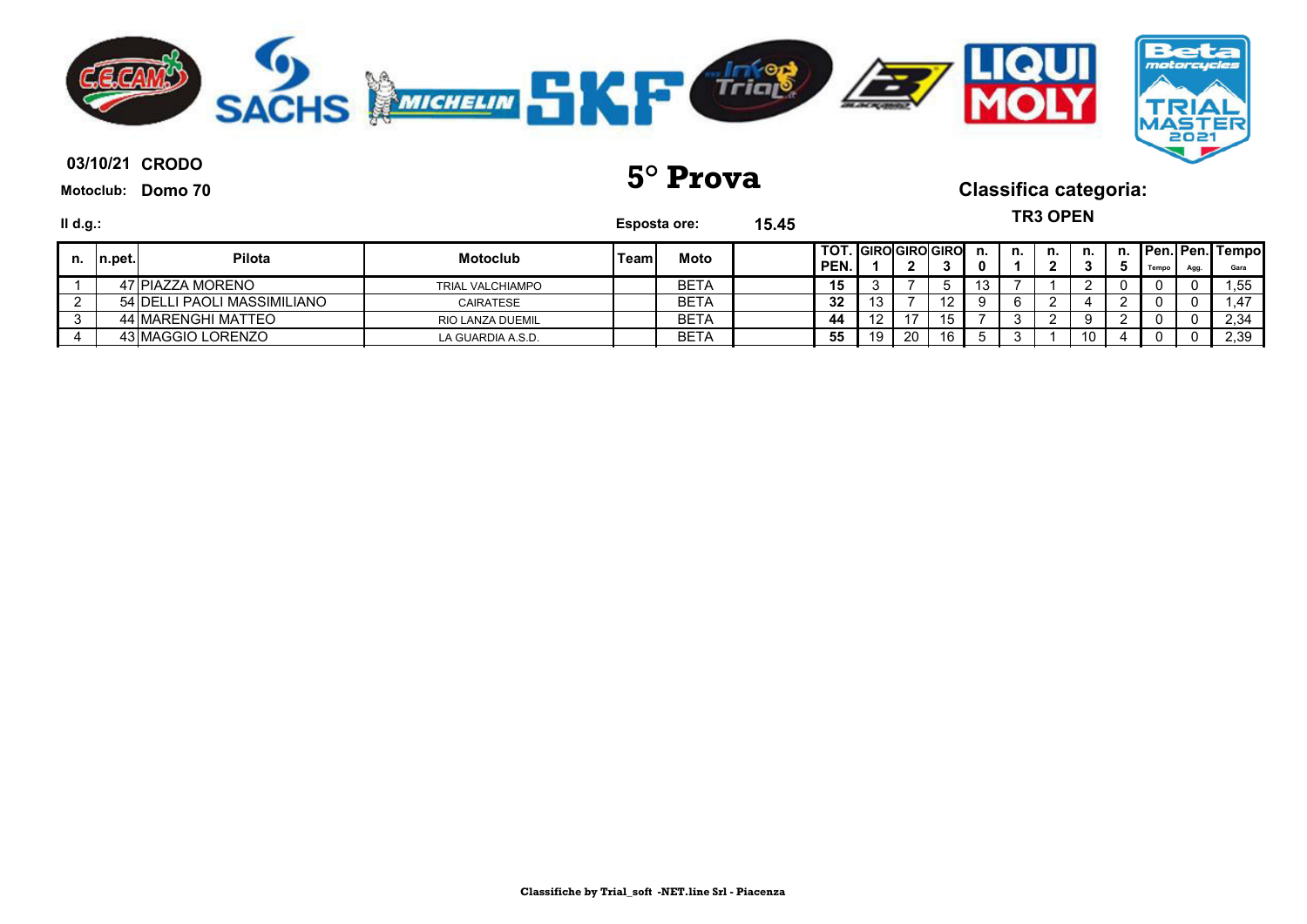

| $II$ d.g.: |        |                           |                         |       | <b>Esposta ore:</b> | 15.45    | <b>TR4 OVER</b><br>TOT. GIROGIROGIRO n. |     |    |    |    |     |         |    |   |       |      |                            |
|------------|--------|---------------------------|-------------------------|-------|---------------------|----------|-----------------------------------------|-----|----|----|----|-----|---------|----|---|-------|------|----------------------------|
| n.         | n.pet. | Pilota                    | <b>Motoclub</b>         | Teaml | Moto                |          | PEN.                                    |     |    | 3  | o  | n.  | n.<br>∍ | n. | 5 | Tempo | Agg. | n. Pen. Pen. Tempo<br>Gara |
|            |        | 91 FOBELLI GIULIANO       | DOMO 70                 |       | <b>BETA</b>         |          |                                         |     |    |    | 20 |     |         |    | U |       |      | 0,28                       |
|            |        | 72 BARRE FABRIZIO         | A.M.C. GENTLEMEN        |       | <b>BETA</b>         |          |                                         |     |    |    | 18 | 5   |         |    |   |       |      | 2,30                       |
|            |        | 88 ROLLE ENZO GIACOMO     | <b>VALLI C.SE TRIAL</b> |       | <b>BETA</b>         |          | 14                                      |     |    |    | 14 |     |         |    |   |       |      | 2,00                       |
|            |        | 81 STUPINO ROBERTO        | <b>REAL TRIAL CASTE</b> |       | <b>BETA</b>         |          | 21                                      | '2' |    | 5  | 14 | . b |         |    |   |       |      | 2,45                       |
|            |        | 70 PILETTA TONIOT STEFANO | VALSESSERA              |       | <b>BETA</b>         |          | 21                                      |     |    | 9  |    |     |         | 4  | 0 |       |      | 2,20                       |
|            |        | 92 GELAI GIAMPIETRO       | <b>TRIAL VALCHIAMPO</b> |       | <b>BETA</b>         |          | 24                                      |     | ŏ  | 8  | 10 | 6   | 3       |    | 0 | U     |      | .49                        |
|            |        | 95 MINUZZO FABIO          | POLISP, POLLEIN         |       | <b>BETA</b>         |          | 43                                      |     | 15 |    |    |     | 5       |    |   | Ü     |      | 0,43                       |
|            |        | 83 MERLO ALESSANDRO       | LA GUARDIA A.S.D.       |       | <b>BETA</b>         |          | 62                                      | 18  | 19 | 25 |    | -3  | 3       |    |   |       |      | 2,20                       |
|            |        | 90 ADAMI GIOVANNI         | DOMO 70                 |       | <b>BETA</b>         | Rititato |                                         |     |    |    | 0  |     |         |    |   |       |      | 0,00                       |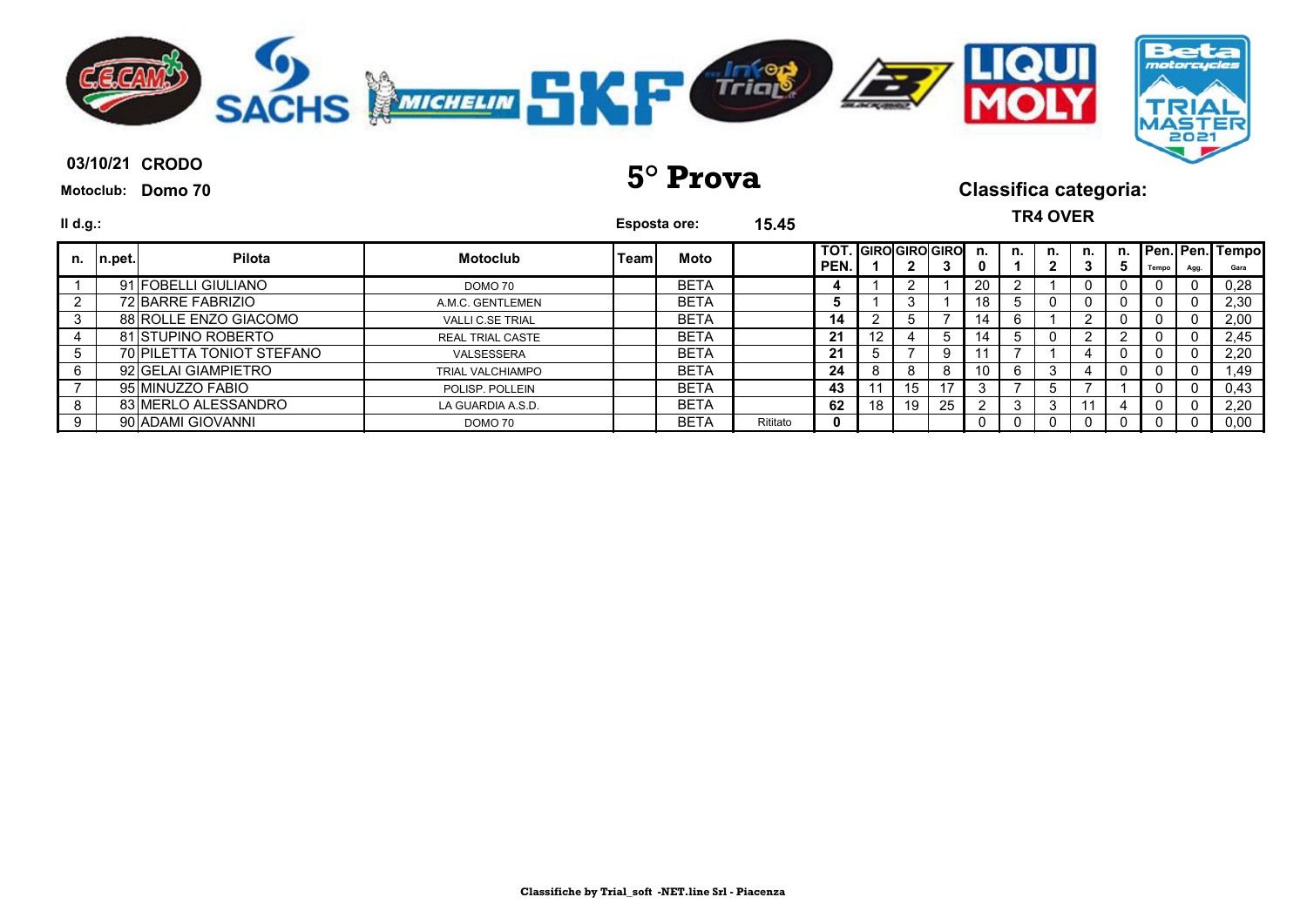

**03/10/21 5° Prova Classifica categoria:**

| $II$ d.g.: |         |                     |                   |       | Esposta ore: | 15.45 |                                         |    |    |          |    |    | <b>MINIT</b>               |    |    |       |      |                                |
|------------|---------|---------------------|-------------------|-------|--------------|-------|-----------------------------------------|----|----|----------|----|----|----------------------------|----|----|-------|------|--------------------------------|
| n.         | In.pet. | Pilota              | Motoclub          | 'Team | Moto         |       | <b>TOT. GIROGIROGIRO</b><br><b>PEN.</b> |    |    |          | n. | n. | n.<br>$\ddot{\phantom{m}}$ | n. | n. | Tempo | Agg. | <b>Pen. Pen. Tempo</b><br>Gara |
|            |         | 42 PICASSO FEDERICO | LA GUARDIA A.S.D. |       | BETA         |       | 60                                      | 18 | 20 | ററ<br>∠∠ |    |    |                            | 15 |    |       |      | 2,38                           |

**Classifiche by Trial\_soft -NET.line Srl - Piacenza**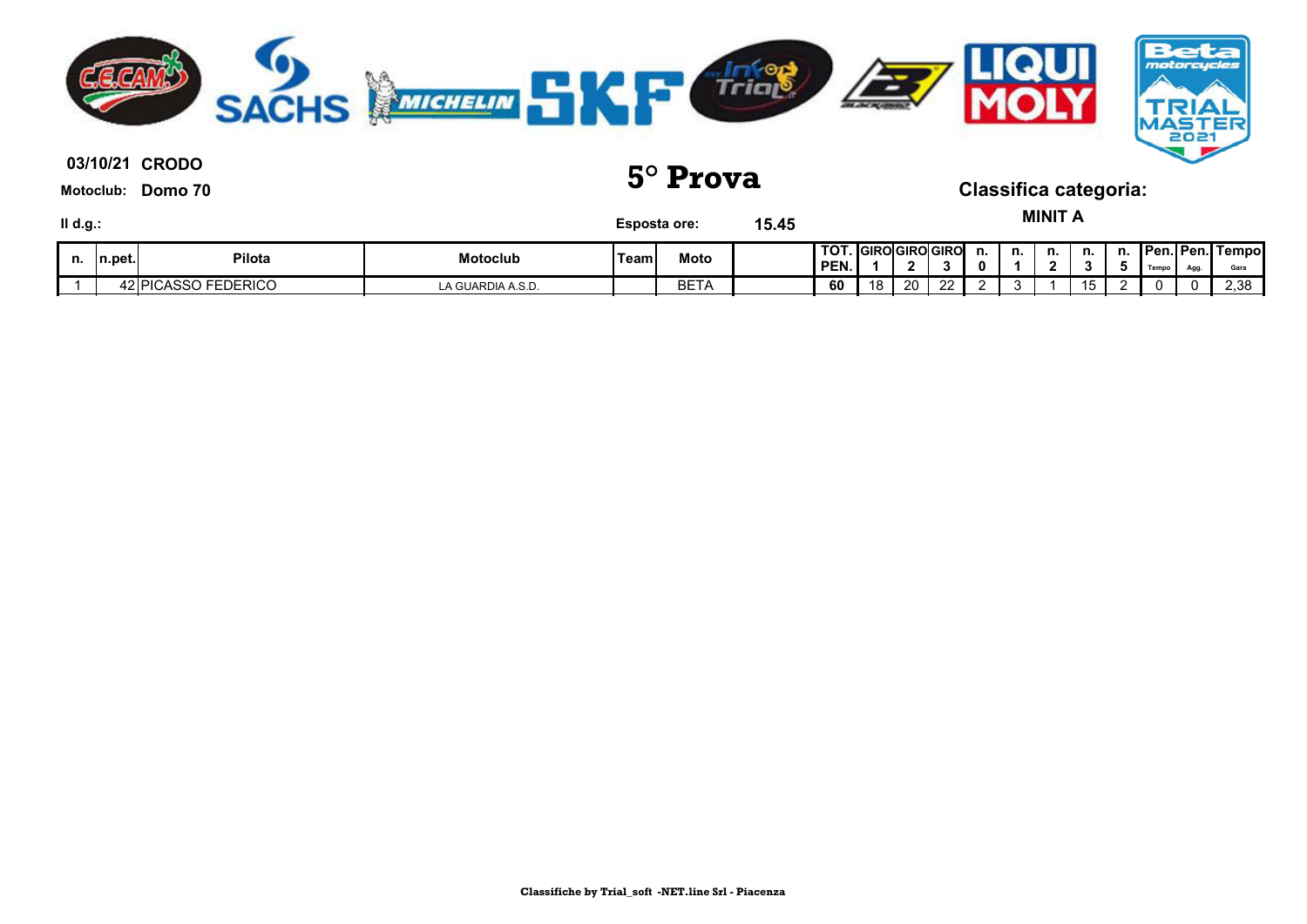

**03/10/21 5° Prova Classifica categoria:**

 $\mathbf{M}$ 

| II d.g.: |         |                             |                  | Esposta ore: |             | 15.45 |                                  |     |    |     |    | MINIT B |    |                 |       |      |                         |
|----------|---------|-----------------------------|------------------|--------------|-------------|-------|----------------------------------|-----|----|-----|----|---------|----|-----------------|-------|------|-------------------------|
| n.       | In.pet. | <b>Pilota</b>               | <b>Motoclub</b>  | 'Team        | Moto        |       | I TOT. IGIROIGIROIGIROI<br>'PEN. | - 2 |    | n.  | n. | n.      | n. | n.              | Tempo | Agg. | Pen. Pen. Tempo<br>Gara |
|          |         | 79 PONCIA EDIO              | G.S.FIAMME ORO M |              | <b>BETA</b> |       |                                  |     |    | ∣ ບ |    |         |    | O               |       |      | .16                     |
|          |         | 87 VIETTI VIOLI GABRIELE    | DOMO 70          |              | <b>BETA</b> |       |                                  |     |    |     |    |         |    | 0               |       |      | .04                     |
|          |         | 50 VILLARI GIACOMO          | DOMO 70          |              | <b>BETA</b> |       |                                  |     |    | 10  |    |         |    | 0               |       |      | 0,47                    |
|          |         | <b>183 GATTONI RICCARDO</b> | VALSESSERA       |              | <b>BETA</b> |       | 65                               | 18  | 26 |     |    |         |    | 10 <sup>1</sup> |       |      | .15                     |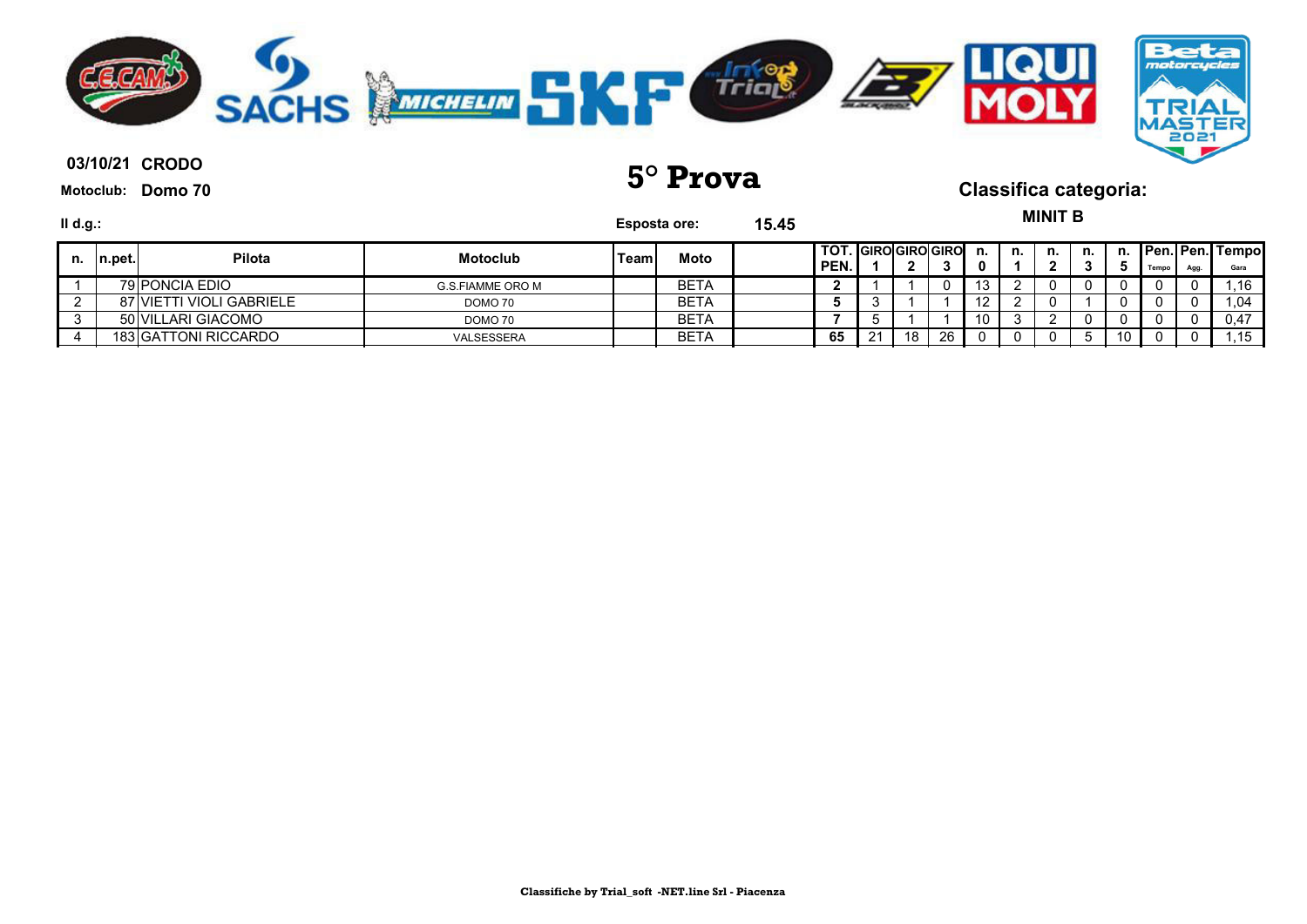

**03/10/21 5° Prova Classifica categoria:**

**MINIT C**

| $II$ d.g.: |         |                        |                         | Esposta ore: |      | 15.45 |                                |    |    |    |     |    | MINI V |    |       |      |                         |
|------------|---------|------------------------|-------------------------|--------------|------|-------|--------------------------------|----|----|----|-----|----|--------|----|-------|------|-------------------------|
| n.         | In.pet. | <b>Pilota</b>          | <b>Motoclub</b>         | Team.        | Moto |       | I TOT. IGIROIGIROIGIRO<br>PEN. |    |    |    | n.  | n. | n.     | n. | Tempo | Agg. | Pen. Pen. Tempo<br>Gara |
|            |         | 101 DAINESE LEONARDO   | <b>TRIAL VALCHIAMPO</b> |              | BETA |       |                                |    |    | 0  | د ا |    |        |    |       |      | 1,24                    |
|            |         | 121 DELFINO FEDERICO   | FUORIGIRI 2001          |              | BETA |       | 6                              |    |    |    | 12  |    |        |    |       |      | 0,09                    |
|            |         | 106 RIVA FILIPPO       | <b>VALSESIA</b>         |              | BETA |       | 24                             | 12 |    |    |     |    |        |    |       |      | 0,21                    |
|            |         | 200 OBERBURGER ALICE   | <b>VALLE DEI LAGHI</b>  |              | BETA |       | 36                             |    |    | 14 |     |    |        |    |       |      | 0,01                    |
|            |         | 125 OBERBURGER MICHELE | VIGILI DEL FUOCO ITALIA |              | BETA |       | 36                             |    | 10 | 15 |     |    |        |    |       |      | 0,02                    |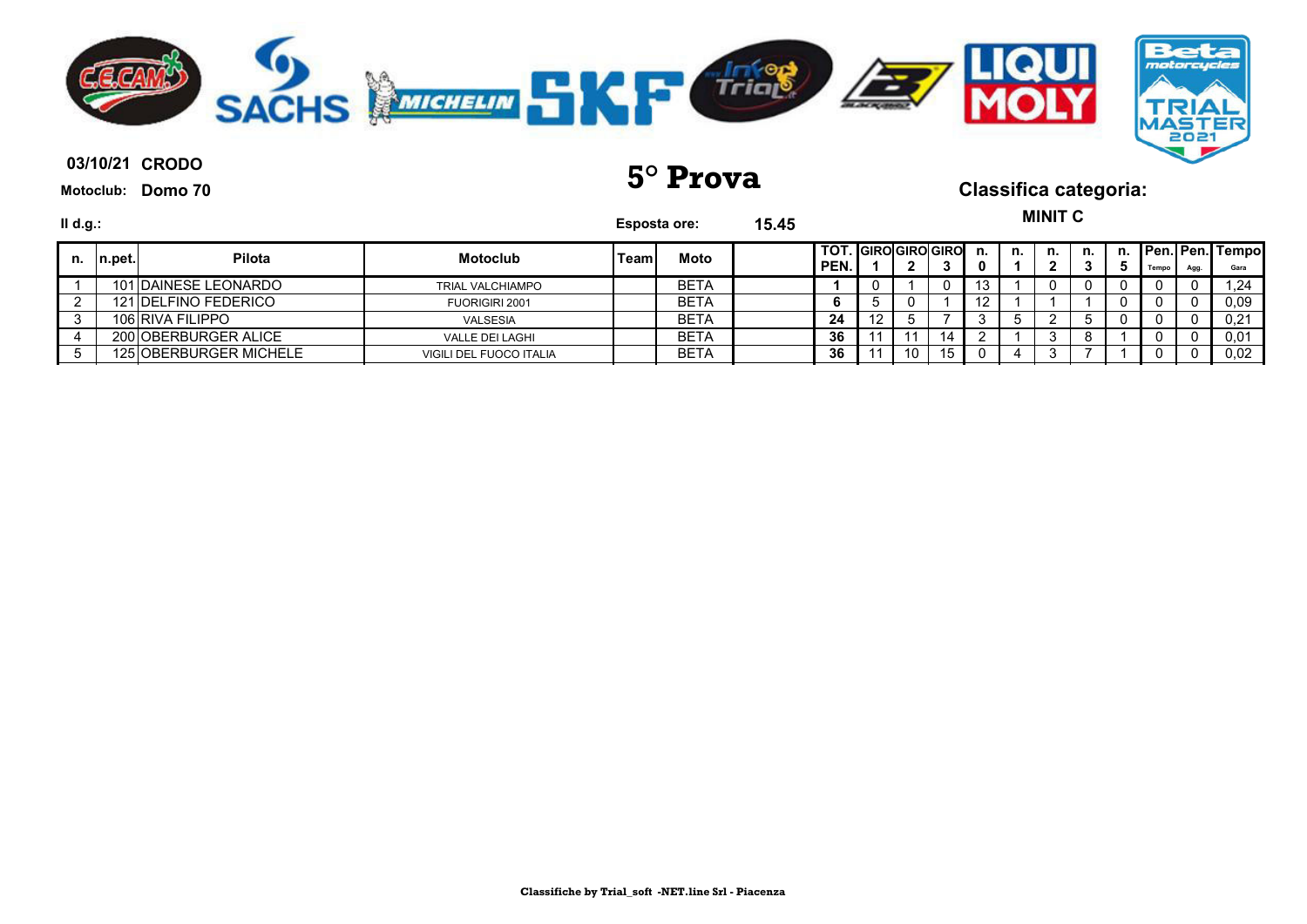

03/10/21 CRODO

**Motoclub: Domo 70**

**03/10/21 5° Prova Classifica categoria:**

**MINIT D**

| II d.g.: |         |                     |                         | <b>Esposta ore:</b> |             | 15.45 |                                      |            |     |    |    | MINII D |                      |    |       |      |                                |
|----------|---------|---------------------|-------------------------|---------------------|-------------|-------|--------------------------------------|------------|-----|----|----|---------|----------------------|----|-------|------|--------------------------------|
| n.       | In.pet. | <b>Pilota</b>       | <b>Motoclub</b>         | 'Team               | Moto        |       | <b>TOT. IGIROIGIROIGIRO</b><br>'PEN. | ◠          |     | n. | n. | n.      | n.                   | n. | Tempo | Agg. | <b>Pen. Pen. Tempo</b><br>Gara |
|          |         | 155 HENRIOD ETIENNE | POLISP, POLLEIN         |                     | <b>BETA</b> |       | 46                                   | 13         | 18  |    |    |         | 6                    |    |       |      | -27<br>ن.                      |
|          |         | 158 BALESTRA CLOE   | <b>RIO LANZA DUEMIL</b> |                     | <b>BETA</b> |       | 51                                   | $\sqrt{2}$ | ົດດ |    |    |         | $\overline{A}$<br>L. |    |       | v    | .40                            |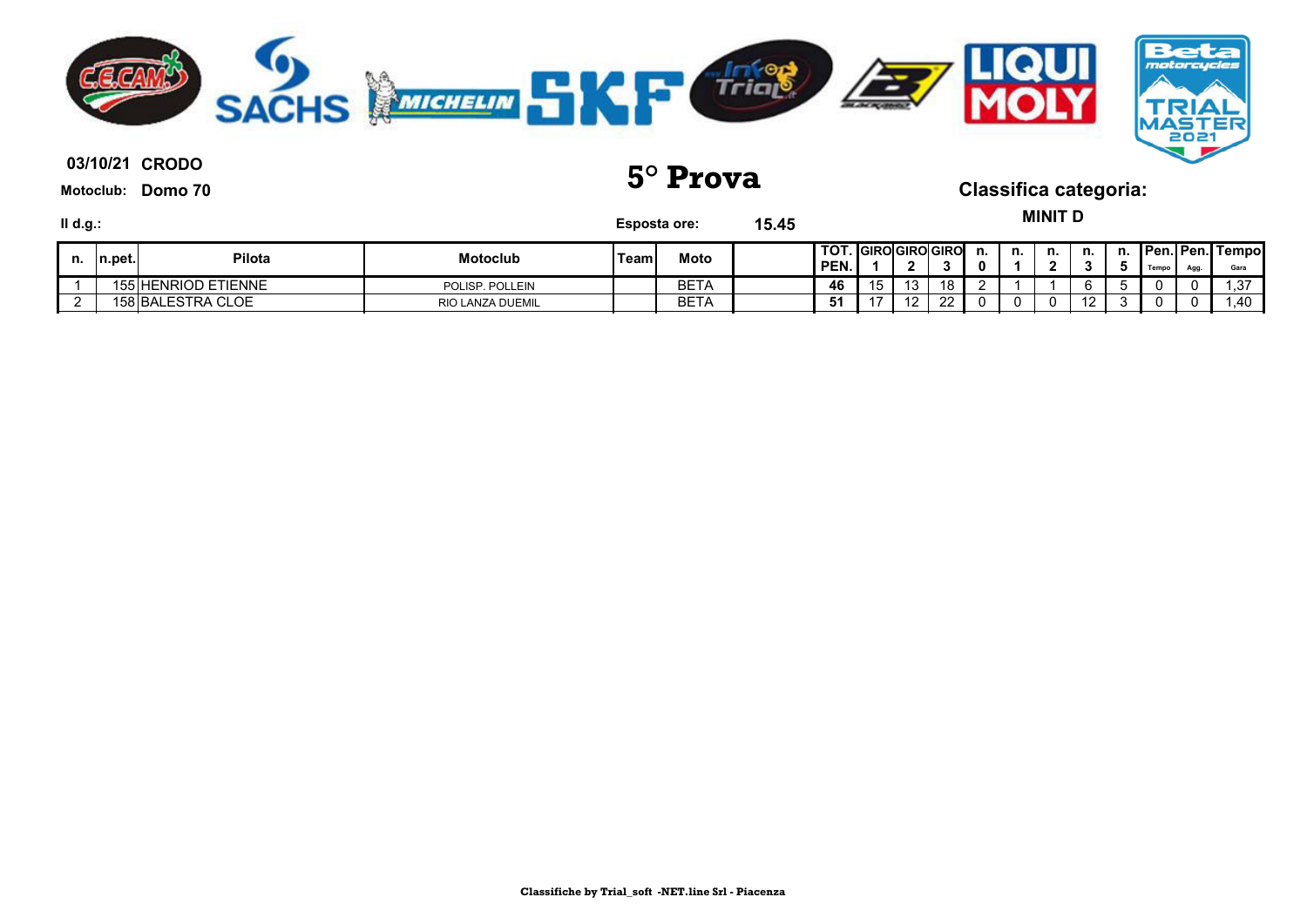

**03/10/21 5° Prova Classifica categoria:**

| II d.g.: |         |                          |                         | <b>Esposta ore:</b> |             | 15.45 |                             |   |     |    | <b>MINIT OPEN</b> |    |    |       |      |                                |
|----------|---------|--------------------------|-------------------------|---------------------|-------------|-------|-----------------------------|---|-----|----|-------------------|----|----|-------|------|--------------------------------|
| n.       | ∣n.pet. | <b>Pilota</b>            | <b>Motoclub</b>         | <b>Team</b>         | Moto        |       | TOT. GIRO GIRO GIRO<br>PEN. | ີ | n.  | n. | n.                | n. | n. | Tempo | Agg. | <b>Pen. Pen. Tempo</b><br>Gara |
|          |         | 142 VIERO TONY           | <b>TRIAL VALCHIAMPO</b> |                     | <b>BETA</b> |       |                             |   | 15  |    |                   |    |    | 0     |      | $-1. -23$                      |
|          |         | 136 IACULANO RICCARDO    | RIO LANZA DUEMIL        |                     | <b>BETA</b> |       |                             |   | 15. |    |                   |    |    | U     |      | $-1 - 05$                      |
|          |         | 137 VIETTI VIOLI MICHELE | DOMO 70                 |                     | <b>BETA</b> |       |                             |   | 14  |    |                   |    |    | 0     |      | .10                            |
|          |         | 138 COCCIOLI MATTIA      | RIO LANZA DUEMIL        |                     | <b>BETA</b> |       |                             |   | 13  |    |                   |    |    |       |      | 0,50                           |
|          |         | 140 BIANCONI MANUEL      | VALSESIA                |                     | <b>BETA</b> |       |                             |   | J   |    |                   |    |    | U     |      | $-1. -37$                      |

**Classifiche by Trial\_soft -NET.line Srl - Piacenza**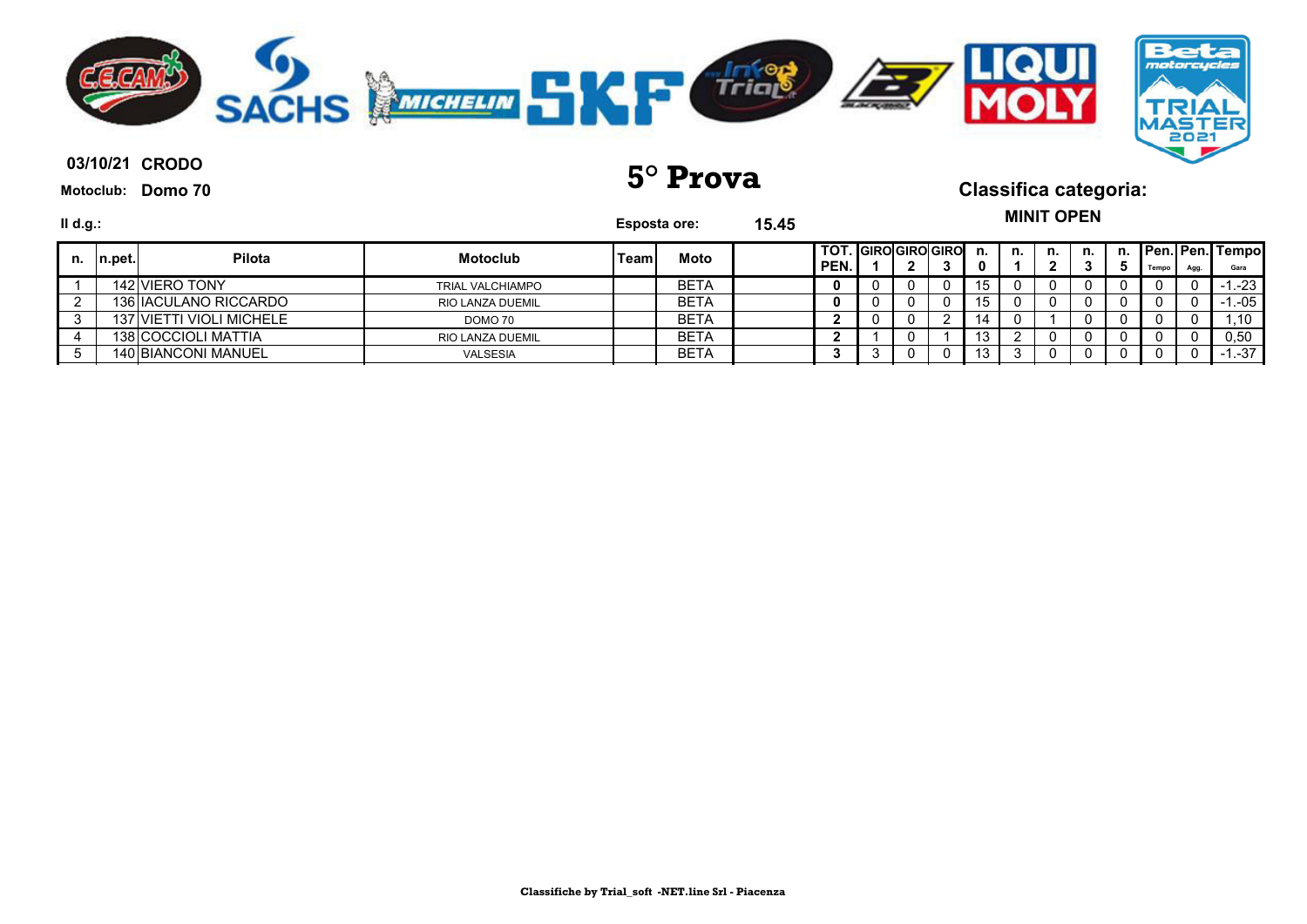

| Ⅱ d.g.: |         |                        |                         | <b>Esposta ore:</b> |             | 15.45 |                                           |   |          |    |    | <b>MINIT C1</b> |    |    |       |      |                                 |
|---------|---------|------------------------|-------------------------|---------------------|-------------|-------|-------------------------------------------|---|----------|----|----|-----------------|----|----|-------|------|---------------------------------|
| n.      | In.pet. | <b>Pilota</b>          | <b>Motoclub</b>         | Team.               | Moto        |       | <b>TOT. IGIROIGIROIGIRO</b><br><b>PEN</b> |   |          | n. | n. | n.              | n. | n. | Tempo | Agg. | <b>Pen. Pen. Tempol</b><br>Gara |
|         |         | 156 DAINESE SEBASTIANO | <b>TRIAL VALCHIAMPO</b> |                     | <b>BETA</b> |       |                                           |   | 0        | 15 |    |                 |    |    |       |      | 1,07                            |
|         |         | 164 QUAGLINO MATTEO    | SUSA TOUR & ADVENTURE   |                     | <b>BETA</b> |       |                                           |   | <u>.</u> |    |    |                 |    |    |       |      | .00                             |
|         |         | 165 FRANZONI ADAM      | SUSA TOUR & ADVENTURE   |                     | <b>BETA</b> |       | 20                                        |   | 13       |    |    |                 |    |    |       |      | 0,57                            |
|         |         | 151 ISTELLA JONATHAN   | RIO LANZA DUEMILADUE    |                     | <b>BETA</b> |       | 34                                        | 6 |          |    |    |                 |    |    |       |      | .25                             |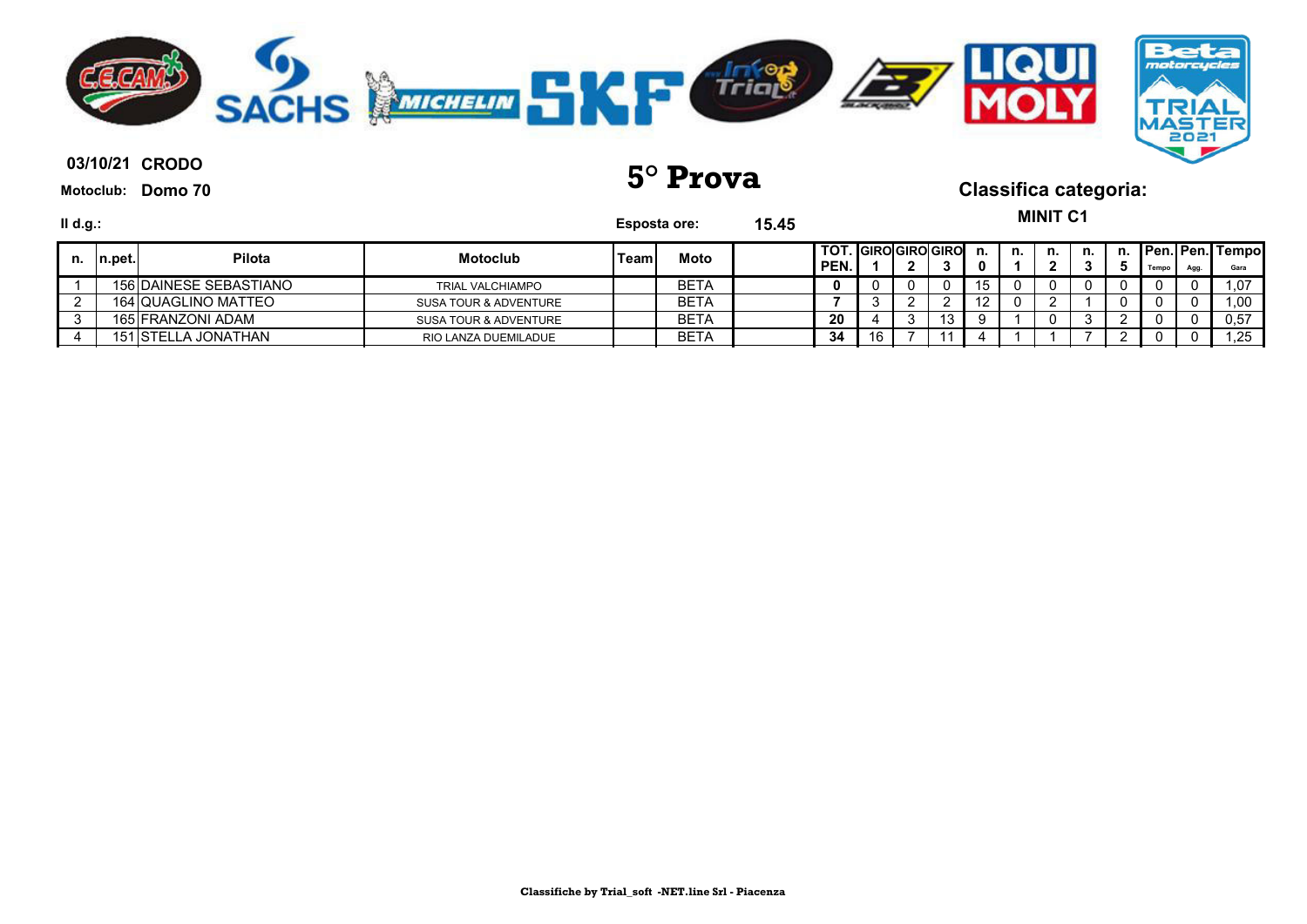

**03/10/21 5° Prova Classifica categoria:**

**FEMMINILE B**

| II d.g.: |         |                    |                   | <b>Esposta ore:</b> |             | 15.45 |                                  |                  |                  |    |    | <b>FEMMINILE B</b> |    |    |       |      |                         |
|----------|---------|--------------------|-------------------|---------------------|-------------|-------|----------------------------------|------------------|------------------|----|----|--------------------|----|----|-------|------|-------------------------|
| n.       | In.pet. | <b>Pilota</b>      | <b>Motoclub</b>   | Teaml               | Moto        |       | <b>TOT. GIROGIROGIRO</b><br>PEN. |                  |                  | n. | n. | n.                 | n. | n. | Tempo | Agg. | Pen. Pen. Tempo<br>Gara |
|          |         | 199 GUASCHINO GAIA | <b>VALSESIA</b>   |                     | <b>BETA</b> |       | 14                               |                  |                  |    |    |                    |    |    | υ     |      | 0.19                    |
|          |         | 120 PARODI ALICE   | LA GUARDIA A.S.D. |                     | <b>BETA</b> |       | 23                               |                  | 10               |    |    |                    | 6  |    |       |      |                         |
|          |         | 118 PICASSO SARA   | LA GUARDIA A.S.D. |                     | BETA        |       | 27                               |                  | 12 <sup>12</sup> |    |    |                    |    |    |       |      |                         |
|          |         | 117 CROSETTI ERIKA | LA GUARDIA A.S.D. |                     | <b>BETA</b> |       | 29                               |                  | 14               |    |    |                    |    |    |       |      | .13                     |
|          |         | 119 GRASSO CECILIA | LA GUARDIA A.S.D. |                     | <b>BETA</b> |       | 38                               | 12 <sup>12</sup> | 13               |    |    |                    | 9  |    | υ     |      | .12                     |

**Classifiche by Trial\_soft -NET.line Srl - Piacenza**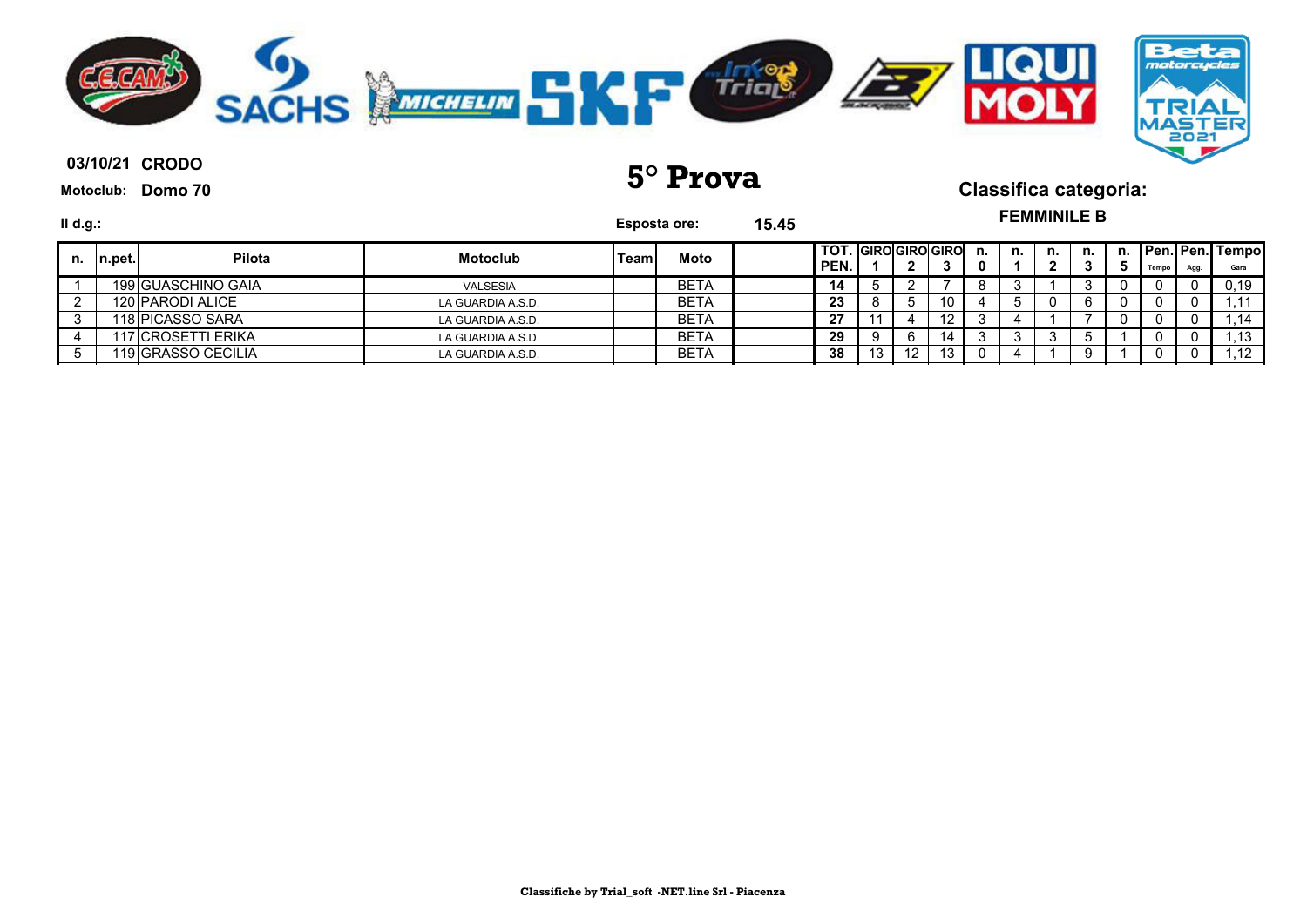

**00/01/00 ° Prova Classifica categoria:**

**Motoclub: Domo 70**

**MINIT A**

| II d.g.: |         |                     |                   | <b>Esposta ore:</b> |                | 16:00 |              |                   |    |             |    |    | <b>MINIT</b> |    |    |       |      |                                 |
|----------|---------|---------------------|-------------------|---------------------|----------------|-------|--------------|-------------------|----|-------------|----|----|--------------|----|----|-------|------|---------------------------------|
| n.       | In.pet. | Pilota              | <b>Motoclub</b>   | Team.               | Moto           |       | TOT.<br>PEN. | . IGIROIGIROIGIRO |    |             | n. | n. | n.           | n. | n. | Tempo | Agg. | <b>Pen. Pen. Tempol</b><br>Gara |
|          |         | 42 PICASSO FEDERICO | LA GUARDIA A.S.D. |                     | ---<br>۱۳ - ۱۳ |       | 60           | 18                | 20 | $\sim$<br>ے |    |    |              |    |    |       | 0.   | 2,38                            |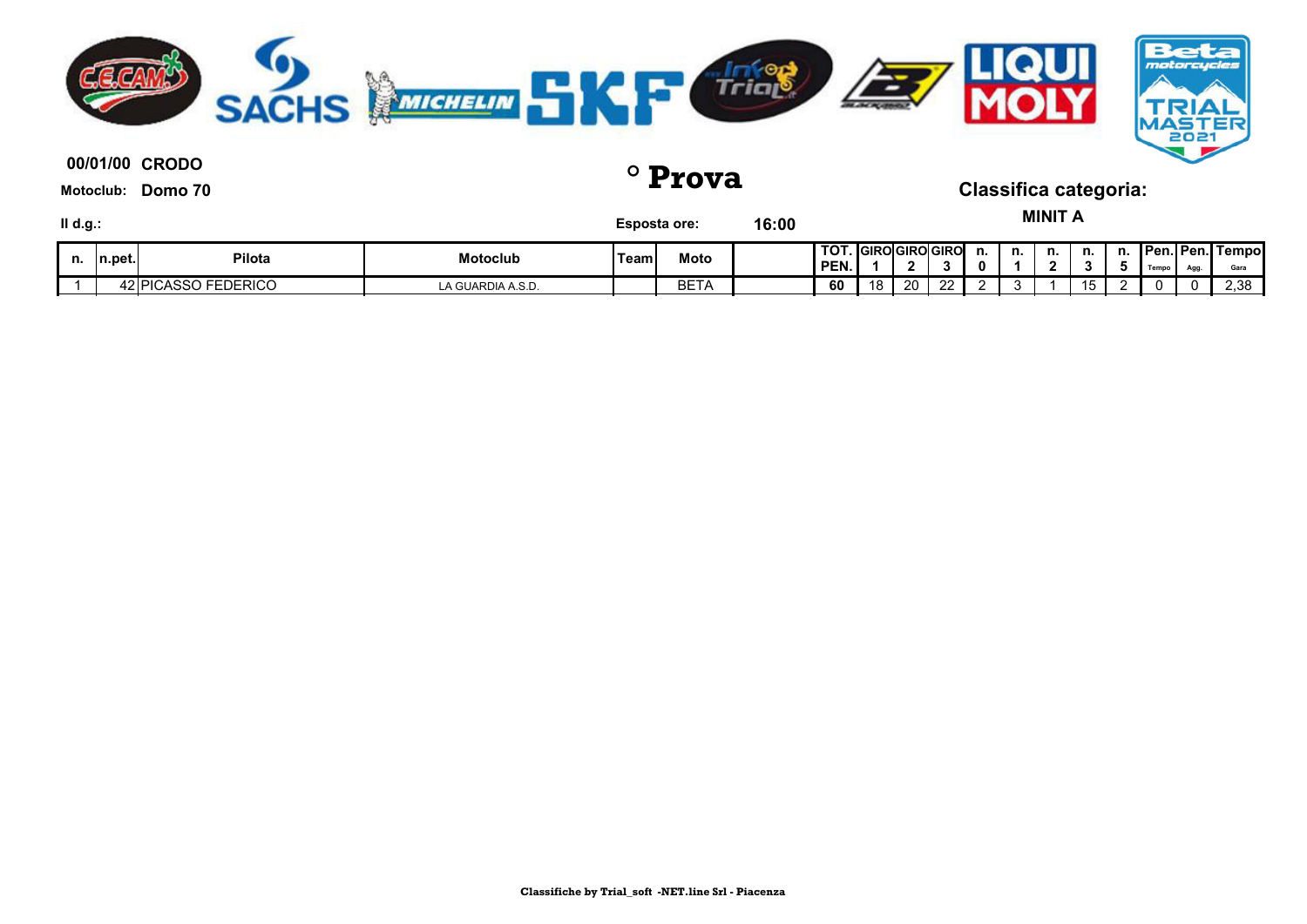

**00/01/00 ° Prova Classifica categoria:**

**Motoclub: Domo 70**

 $M1117B$ 

| II d.g.: |         |                          |                  |      | <b>Esposta ore:</b> | 16:00 |                                              |     |              |    |        |    | MINII B |    |    |            |            |                                  |
|----------|---------|--------------------------|------------------|------|---------------------|-------|----------------------------------------------|-----|--------------|----|--------|----|---------|----|----|------------|------------|----------------------------------|
| n.       | ∣n.pet. | Pilota                   | <b>Motoclub</b>  | Team | Moto                |       | <b>I TOT. IGIROIGIROIGIRO</b><br><b>PEN.</b> |     | $\mathbf{r}$ |    | n.     | n. | n.      | n. | n. | Tempo      | <b>Agg</b> | <b>Pen. Pen. Tempoll</b><br>Gara |
|          |         | 79 PONCIA EDIO           | G.S.FIAMME ORO M |      | BETA                |       | -                                            |     |              |    | ن ا    |    |         |    |    |            |            | .16                              |
|          |         | 87 VIETTI VIOLI GABRIELE | DOMO 70          |      | BETA                |       |                                              |     |              |    | $\sim$ |    |         |    |    |            |            | .04                              |
|          |         | 50 VILLARI GIACOMO       | DOMO 70          |      | BETA                |       |                                              |     |              |    | 10     |    |         |    |    |            |            | 0.47                             |
|          |         | 183 GATTONI RICCARDO     | VALSESSERA       |      | BETA                |       | 65                                           | 21. | 18           | 26 |        |    |         |    | 10 | $^{\circ}$ |            | .15                              |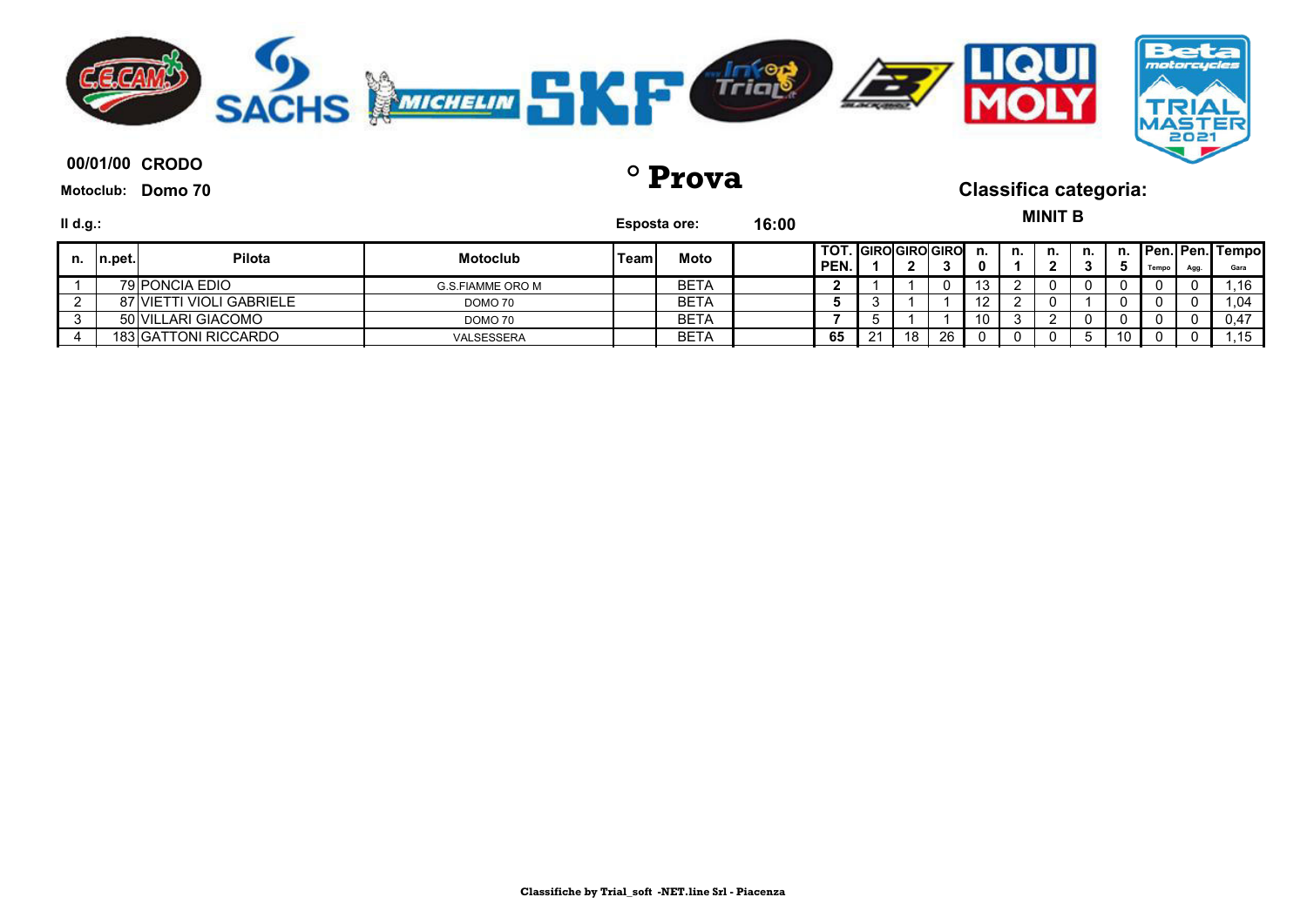

**00/01/00 ° Prova Classifica categoria:**

**Motoclub: Domo 70**

**MINIT C**

| II d.g.: |        |                        |                         |       | Esposta ore: | 16:00 |                             |    |    |    |    | UUU VIIV |    |       |      |                                |
|----------|--------|------------------------|-------------------------|-------|--------------|-------|-----------------------------|----|----|----|----|----------|----|-------|------|--------------------------------|
| n.       | n.pet. | <b>Pilota</b>          | <b>Motoclub</b>         | Teaml | Moto         |       | TOT. GIRO GIRO GIRO<br>PEN. |    |    | n. | n. | n.       | n. | Tempo | Agg. | <b>Pen. Pen. Tempo</b><br>Gara |
|          |        | 101 DAINESE LEONARDO   | <b>TRIAL VALCHIAMPO</b> |       | <b>BETA</b>  |       |                             |    | 0  | 13 |    |          |    |       |      | 1.24                           |
|          |        | 121 DELFINO FEDERICO   | FUORIGIRI 2001          |       | BETA         |       |                             |    |    | 12 |    |          |    |       |      | 0.09                           |
|          |        | 106 RIVA FILIPPO       | VALSESIA                |       | BETA         |       | 24                          |    |    |    |    |          |    |       |      | 0.21                           |
|          |        | 200 OBERBURGER ALICE   | VALLE DEI LAGHI         |       | BETA         |       | 36                          |    |    |    |    |          |    |       |      | 0,01                           |
|          |        | 125 OBERBURGER MICHELE | VIGILI DEL FUOCO ITALIA |       | <b>BETA</b>  |       | 36                          | 10 | 15 |    |    |          |    |       |      | 0.02                           |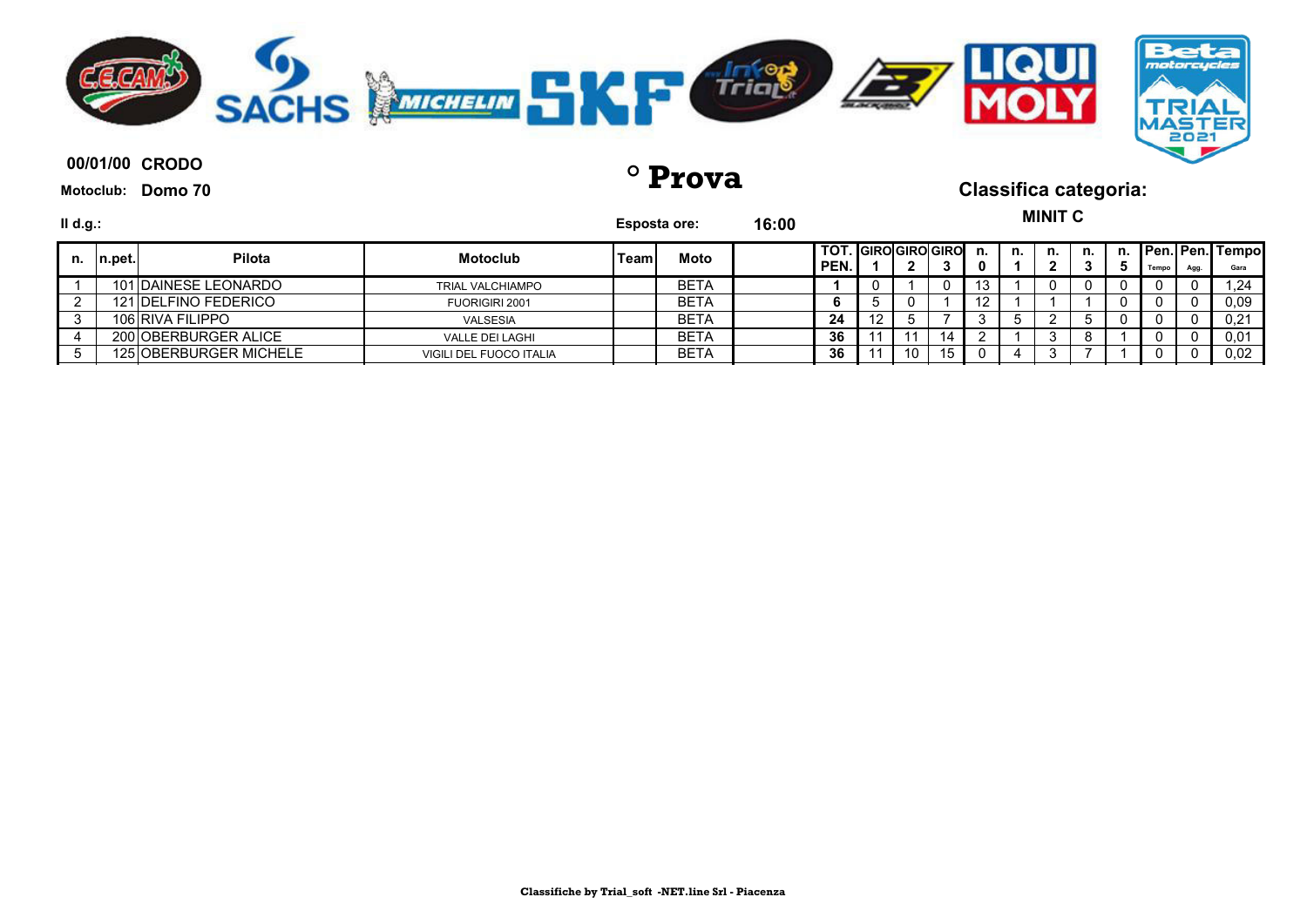

**00/01/00 ° Prova Classifica categoria:**

**Motoclub: Domo 70**

**MINIT D**

| II d.g.: |         |                     |                  | <b>Esposta ore:</b> |             | 16:00 |                                |    |           |    |         |    | MINIL D |            |    |       |     |                                 |
|----------|---------|---------------------|------------------|---------------------|-------------|-------|--------------------------------|----|-----------|----|---------|----|---------|------------|----|-------|-----|---------------------------------|
| n.       | In.pet. | Pilota              | <b>Motoclub</b>  | Team                | Moto        |       | I TOT. IGIROIGIROIGIRO<br>PEN. |    | - 20      |    | n.<br>n | n. | n.      | n.         | n. | Tempo | Agg | <b>Pen. Pen. Tempol</b><br>Gara |
|          |         | 155 HENRIOD ETIENNE | POLISP, POLLEIN  |                     | <b>BETA</b> |       | 46                             | 15 | 12<br>ں ا | 18 |         |    |         |            |    |       |     | -27<br>ں, ا                     |
|          |         | 158 BALESTRA CLOE   | RIO LANZA DUEMIL |                     | <b>BETA</b> |       | 51                             | ᇬ  | - 10      | ാറ |         |    |         | $\epsilon$ |    |       |     | 1.40                            |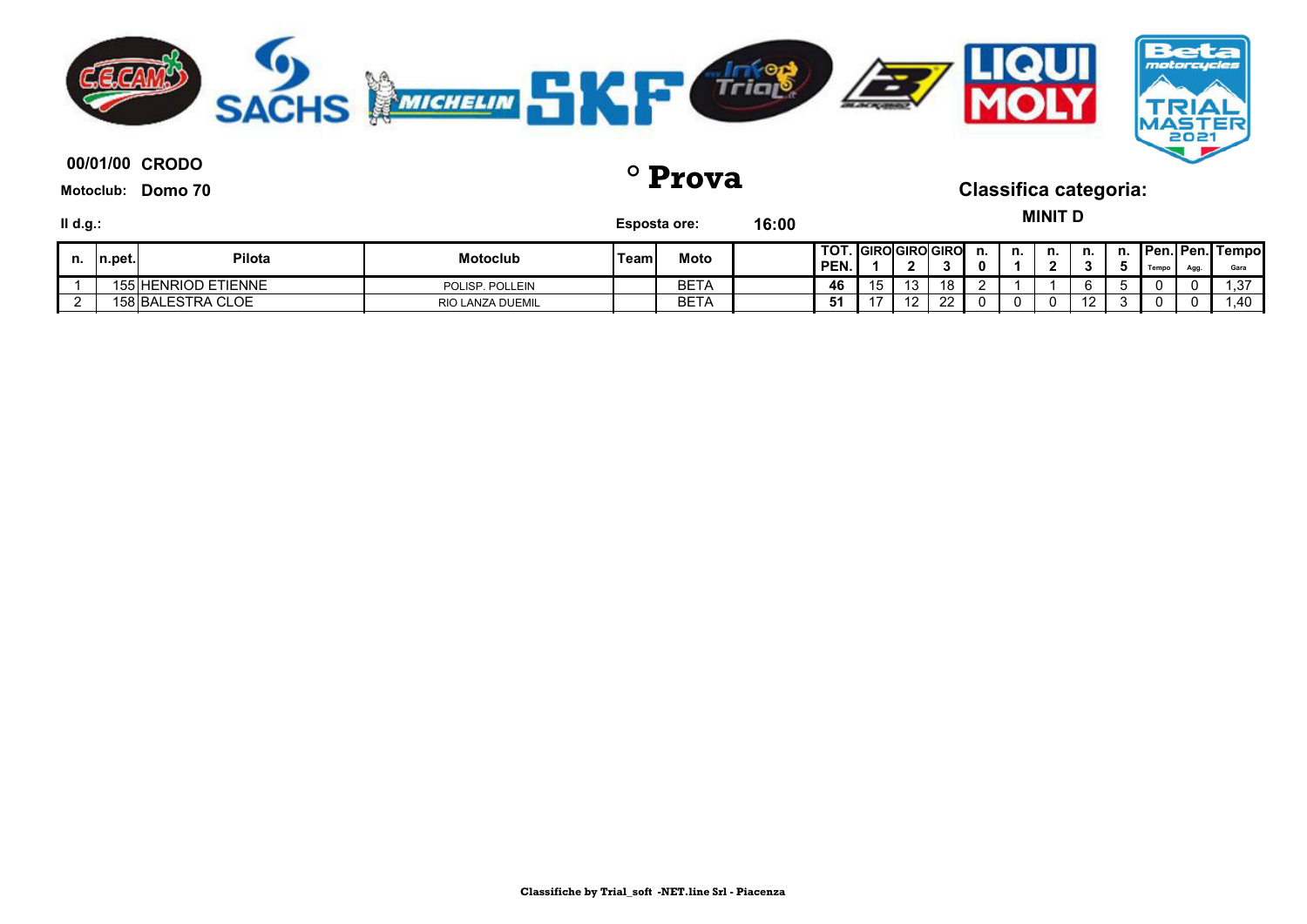

**00/01/00 ° Prova Classifica categoria:**

**Motoclub: Domo 70**

**MINIT OPEN**

| II d.g.: |         |                            |                         | <b>Esposta ore:</b> |             | 16:00 |                                  |  |    |    |    | IIIIIIIII VI LII |    |       |     |                                 |
|----------|---------|----------------------------|-------------------------|---------------------|-------------|-------|----------------------------------|--|----|----|----|------------------|----|-------|-----|---------------------------------|
| n.       | In.pet. | Pilota                     | <b>Motoclub</b>         | Teaml               | Moto        |       | TOT.   GIRO  GIRO  GIRO <br>PEN. |  | J. | n. | n. | n. I             | n. | Tempo | Agg | <b>Pen. Pen. Tempol</b><br>Gara |
|          |         | 142 VIERO TONY             | <b>TRIAL VALCHIAMPO</b> |                     | <b>BETA</b> |       |                                  |  | 0  | 15 |    |                  |    |       |     | $-1.23$                         |
|          |         | 136 IACULANO RICCARDO      | <b>RIO LANZA DUEMIL</b> |                     | <b>BETA</b> |       |                                  |  | 0  | 15 |    |                  |    |       |     | 1.-05                           |
|          |         | 137 VIETTI VIOLI MICHELE   | DOMO 70                 |                     | <b>BETA</b> |       |                                  |  |    | 14 |    |                  |    |       |     | .10                             |
|          |         | 138 COCCIOLI MATTIA        | <b>RIO LANZA DUEMIL</b> |                     | <b>BETA</b> |       |                                  |  |    | 13 |    |                  |    |       |     | 0.50                            |
|          |         | <b>140 BIANCONI MANUEL</b> | <b>VALSESIA</b>         |                     | <b>BETA</b> |       |                                  |  | 0  | 12 |    | $^{(1)}$         |    |       |     | $-1 - 37$                       |
|          |         |                            |                         |                     |             |       |                                  |  |    |    |    |                  |    |       |     |                                 |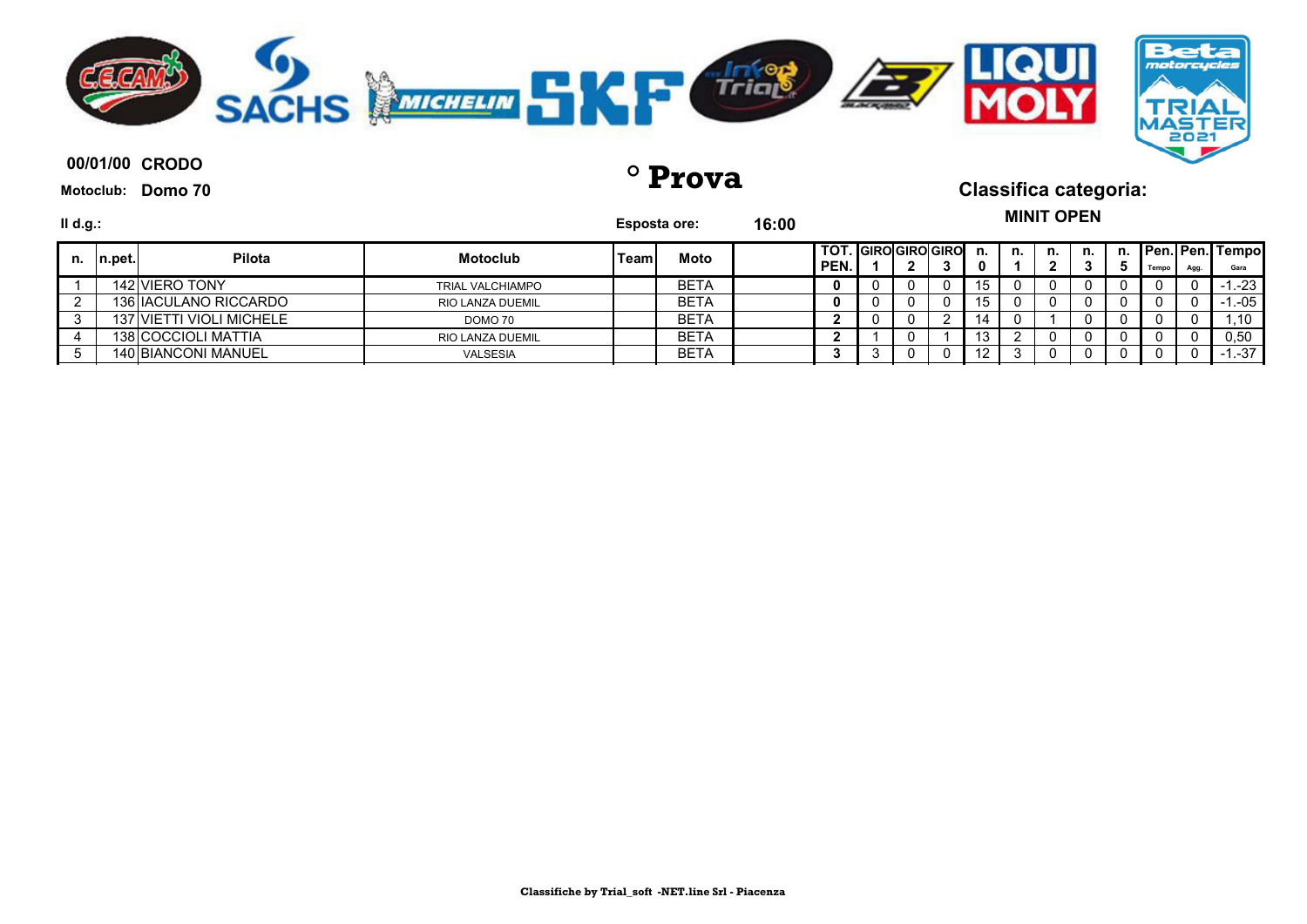

**00/01/00 ° Prova Classifica categoria:**

**Motoclub: Domo 70**

**MINIT C1** 

| II d.g.: |         |                        |                         | <b>Esposta ore:</b> |             | 16:00 |                                 |    |     |     |    | MINII C1 |    |       |      |                                 |
|----------|---------|------------------------|-------------------------|---------------------|-------------|-------|---------------------------------|----|-----|-----|----|----------|----|-------|------|---------------------------------|
| n.       | ∣n.pet. | <b>Pilota</b>          | <b>Motoclub</b>         | Teaml               | Moto        |       | I TOT. IGIROIGIROIGIROI<br>PEN. |    |     | n.  | n. | n.       | n. | Tempo | Agg. | <b>Pen. Pen. Tempol</b><br>Gara |
|          |         | 156 DAINESE SEBASTIANO | <b>TRIAL VALCHIAMPO</b> |                     | <b>BETA</b> |       |                                 |    |     | ∣ ວ |    |          |    |       |      | 1.07                            |
|          |         | 164 QUAGLINO MATTEO    | SUSA TOUR & ADVENTURE   |                     | <b>BETA</b> |       |                                 |    |     | ▵   |    |          |    |       |      | 1,00                            |
|          |         | 165 FRANZONI ADAM      | SUSA TOUR & ADVENTURE   |                     | <b>BETA</b> |       | 20                              |    | ں ו |     |    |          |    | O     |      | 0,57                            |
|          |         | 151 ISTELLA JONATHAN   | RIO LANZA DUEMILADUE    |                     | <b>BETA</b> |       | 34                              | 16 |     |     |    |          |    | 0     |      | .25                             |